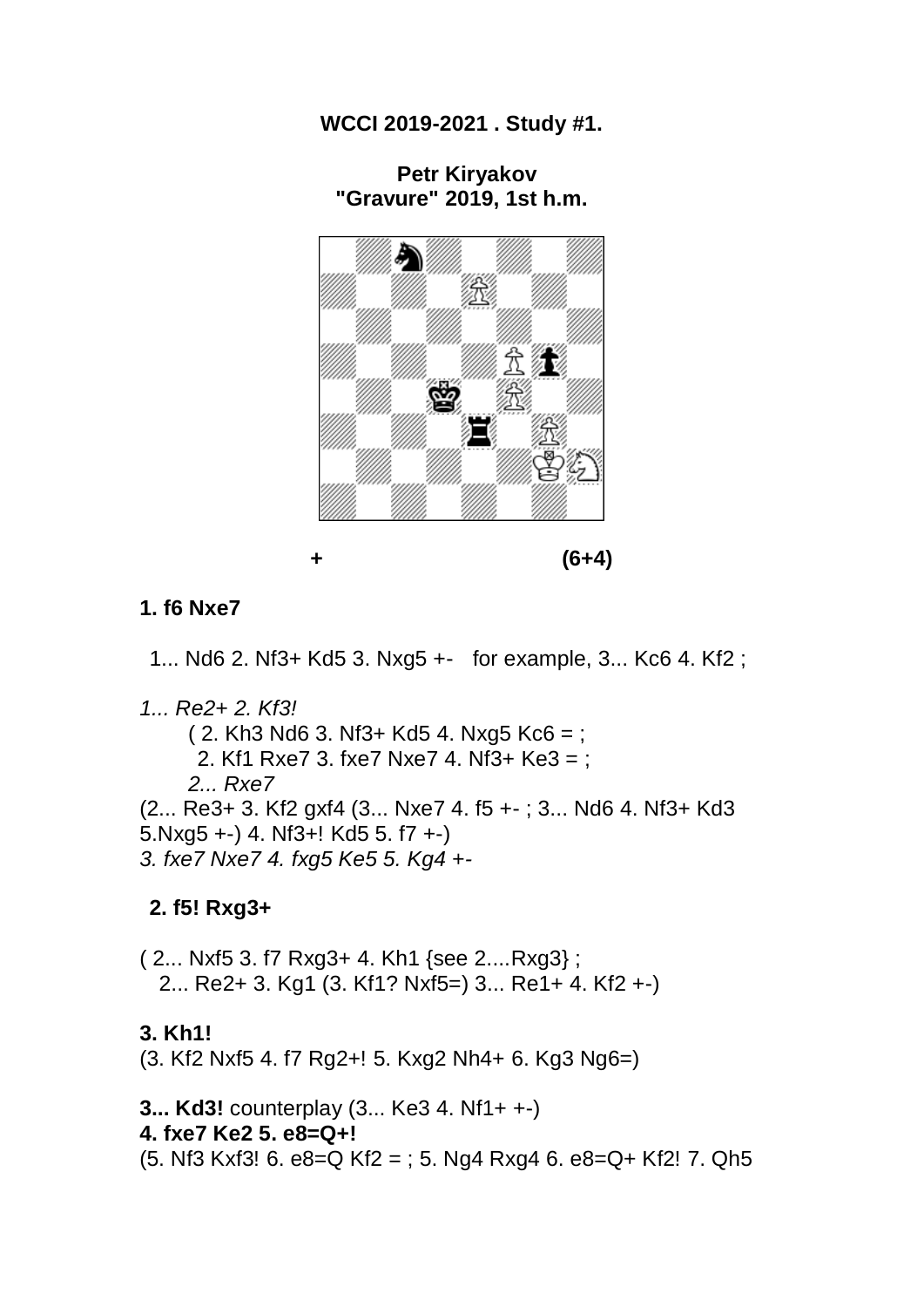$Rg1 + 8$ . Kh<sub>2</sub>  $Rg2 + =)$ 

**5...Kf2**



# **6. Qe3+!!**

- 6. Ng4+ Rxg4 7. Qh5 Rg1+ 8.Kh2 Rg2+ =;
- **6... Kxe3** (6... Rxe3 7. Ng4+ +-) **7. Nf1+ Kf4 8. Nxg3 +- \***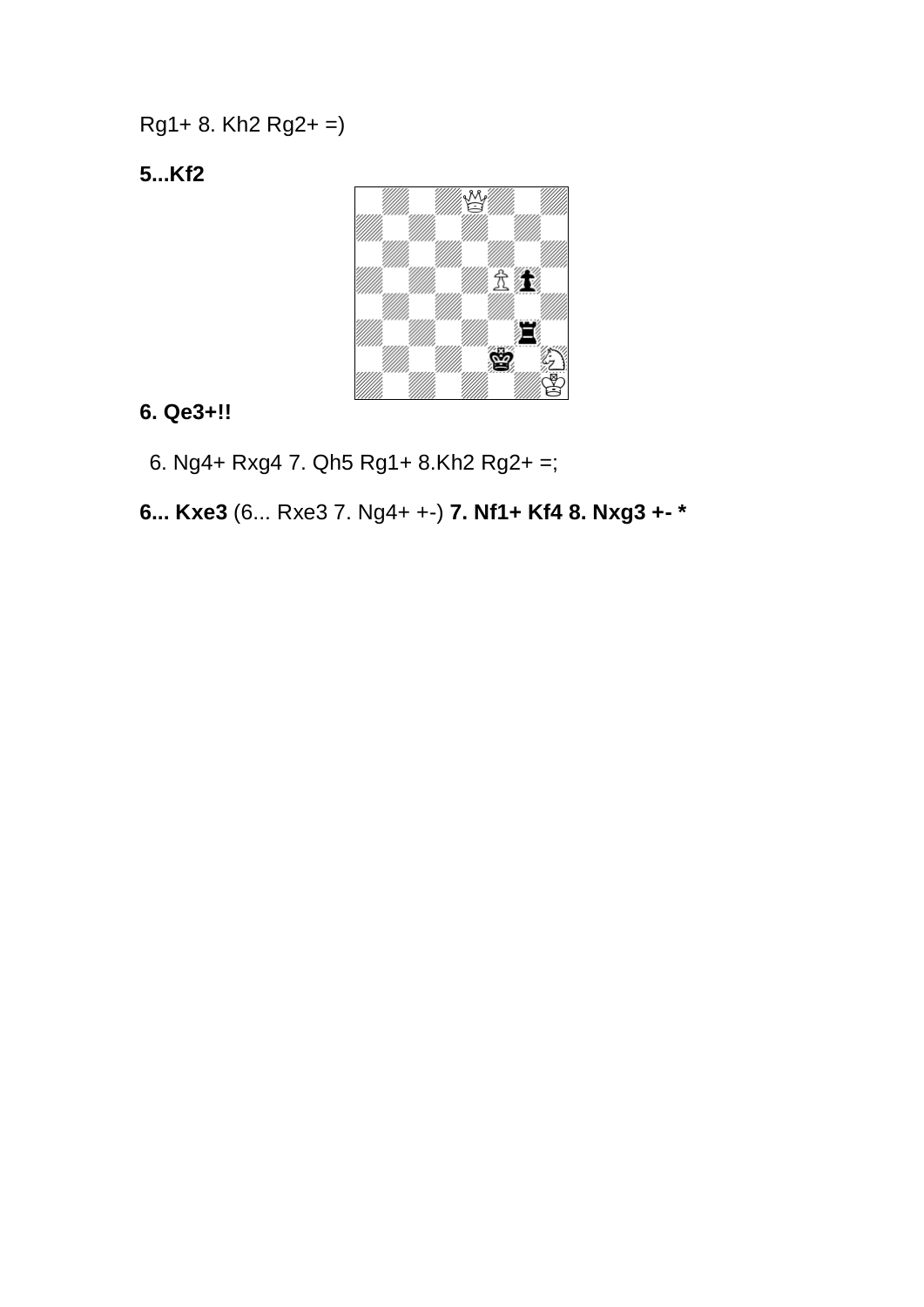## **WCCI 2019-2021 Study #2**

**Petr Kiryakov, "EG" 2020 ( award will be in 2022)**



**+ (3+5)**

**1. c7 Rf1+ 2. Kb2 Rf2+ 3. Kb3 Rf3+ 4. Kb4 Rf4+ 5. Kb5 Rf5+ 6. Kxb6 Rf6+ 7. Kb5!**

7. Kc5? Rf1! 8. Rb3+ Kg2! 9. Kd4 Rf4+ 10. Kc3 Rf3+ 11. Kb2 Rf2+ 12. Ka3 Rf8 13.Rb2+ Nf2! 14. Rb8 Rf3+ 15. Kb4 Nd3+ =

**7... Rf5+ 8. Kb4** (Or 8. Kc4 Rf4+ 9.Kb3) **8... Rf4+ 9. Kb3 Rf3+ 10. Ka2! Rf2+ 11. Rb2**

Systematic movement. Step #1

**11... Rf8 12. Rb3+ Kg4 13. Rb8 Rf2+ 14. Kb3 Rf3+ 15. Kb4 Rf4+ 16. Ka3! Rf3+ 17. Rb3**

Step #2

**17... Rf8 18. Rb4+ Kg5 19. Rb8 Rf3+ 20. Kb4 Rf4+ 21. Kb5 Rf5+ 22. Ka4! Rf4+ 23. Rb4**

Step #3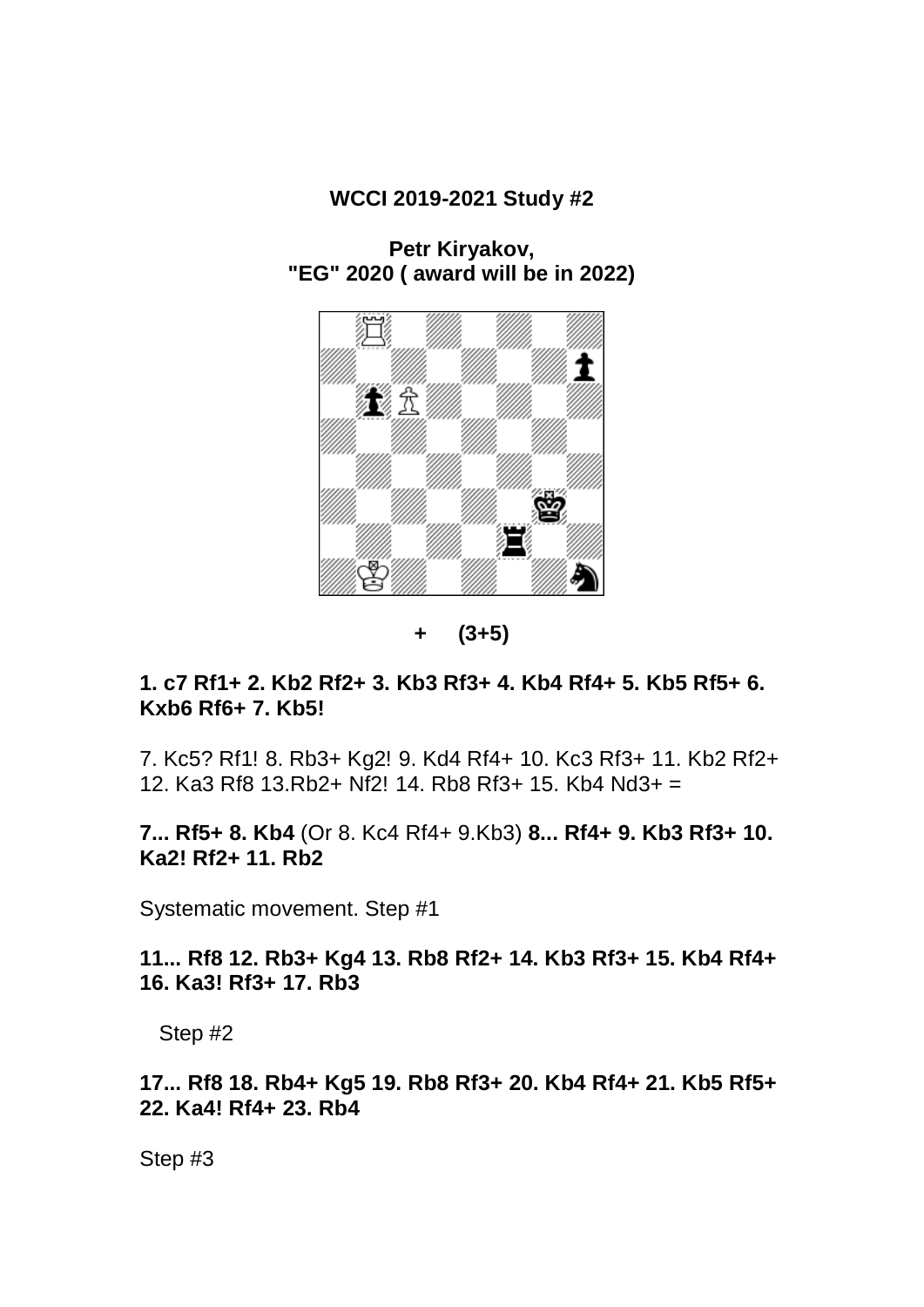# **23... Rf8 24.Rb5+ Kh6**

*24... Kg6 25. Rb8 Rf4+ 26. Kb3* (White King goes e3 to trap the Nh1. Some minor duals are possible on that way to xe3, for example, 26. Kb5 Rf5+ 27. Kb4 Rf4+ 28. Kc3 ) *26... Rf3+ 27. Kc2 Rf2+ 28. Kd3 Rf3+ 29. Kd4 Rf4+ 30. Ke3!* (30. Kd5 Rf5+ 31. Kd6 Rf6+ 32. Ke7? Rf7+! = King g6 controls xf7 - compare with main line 24...Kh6) *30... Rc4 31. c8=Q Rxc8 32. Rxc8 Kg5* (32... Ng3 33. Rg8+ +-) *33. Kf3! +-*

# **25. Rb8 Rf4+ 26. Kb3 Rf3+ 27. Kc2 Rf2+ 28. Kd3 Rf3+ 29. Kd4 Rf4+ 30.Kd5!**

30. Ke3? Rc4 31. c8=Q Rxc8 32. Rxc8 Ng3! = No Rg8+ like in the 24...Kg6 line

# **30... Rf5+ 31. Kd6 Rf6+**



## **32. Ke7!**

Try *32. Ke5 Rc6 33. Rb6 Rxb6 34. c8=Q Ng3! 35. Qh3+* (35. Qf8+ Kh5 36. Qf3+ Kh4! =) *35... Kg7 36. Qxg3+ Rg6 37. Qc3 (or any other Q move ) h6!! = Fortress*

# **32... Rc6 33. Rb6 Rxb6 34. c8=Q Ng3 35.Qh3+ Kg7**

35....Nh5 36.Qe3+! +/-

**36.Qxg3+ +-** Easy win, no fortress here

5 runs by White King : Kb1-b6, Kb6-a2, Ka2-Ka4,Ka4-c2,Kc2-e7; 3-steps systematic movement.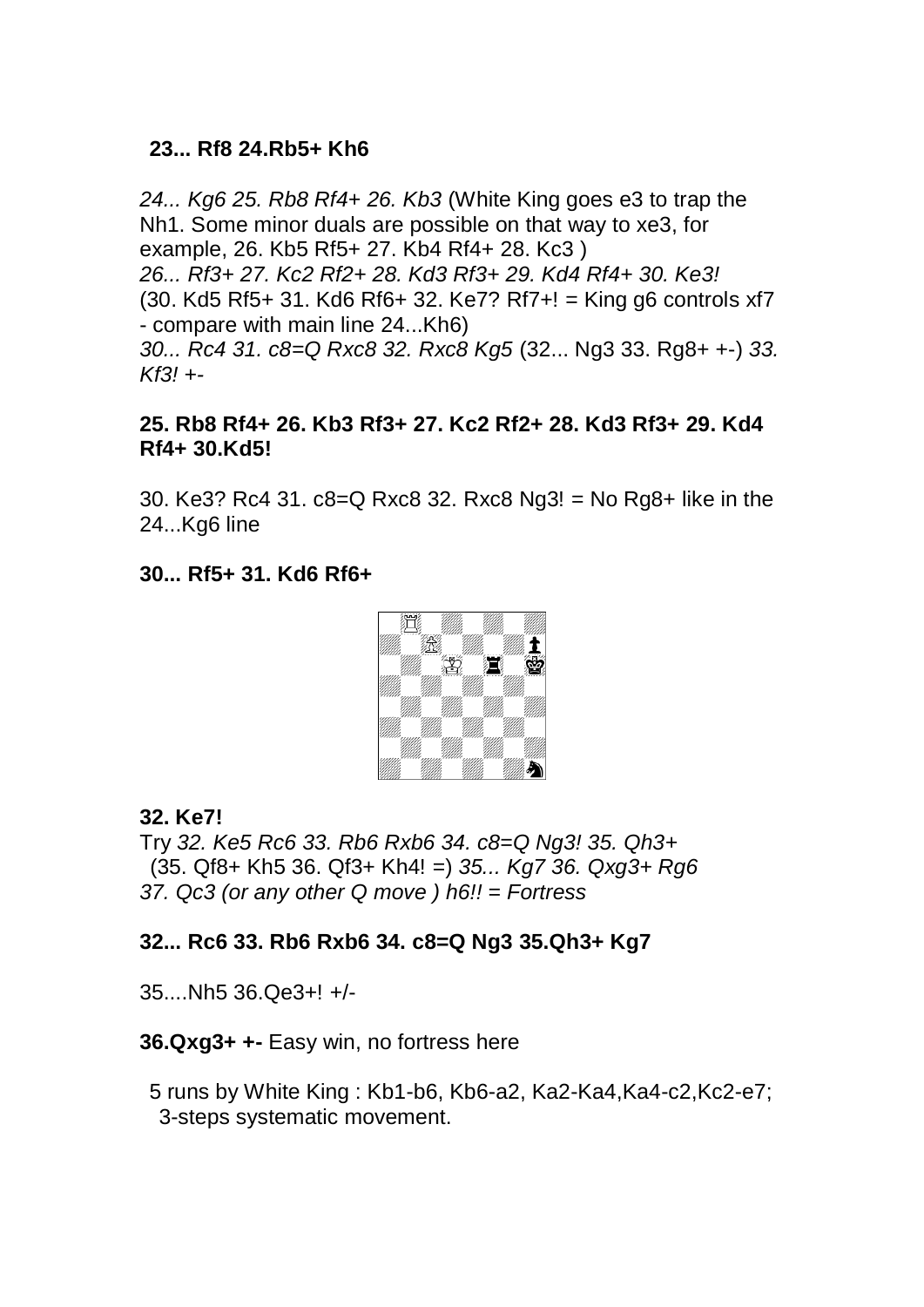**WCCI 2019-2021 . Study #3**

**Petr Kiryakov Moscow Tourney, 2020, 2nd Pr.**



#### **1. Nh8+!**

- 1. Ne5+ Ke6 2. a8=Q Kxe5=
- **1... Kg8 2. a8=Q+ Rf8 3. Qa3!** An original Queen stairway

#### **3... Re8 4. Qa4 Rf8 5. Qb4 Re8 6. Qb5 Rf8 7. Qc5 Re8 8. Qc6 Rf8 9. Qd6 Re8 10. Qd7 Rf8 11. Qe7 Rf6 12. Kh3!**

12. Kg3? h6 13. Nf7 Rxf7 14. Qe6 g6! 15.Qxg6+ Rg7=

#### **12... h6**

12... Rh6+ 13. Kg4 Rf6 14. Nf7 Rxf7 15. Qe6 g6 16. Kg5! Kg7 17.Qe5+ Kg8 18.Kh6+-

#### **13. Ng6!**

13. Nf7? Rf3+! 14. Kh4 Rf4+ 15. Kh5 Rf5+ 16. Kg4 Rxf7 17. Qe6 g6! =

**13... Rxg6 14. Qe8+ Kh7 15. Qe4 h5 16. Kh4 Kh6 17. Qf4+ 17..Kh7 18. Qf5 Kh6 19. Qxh5# 1-0**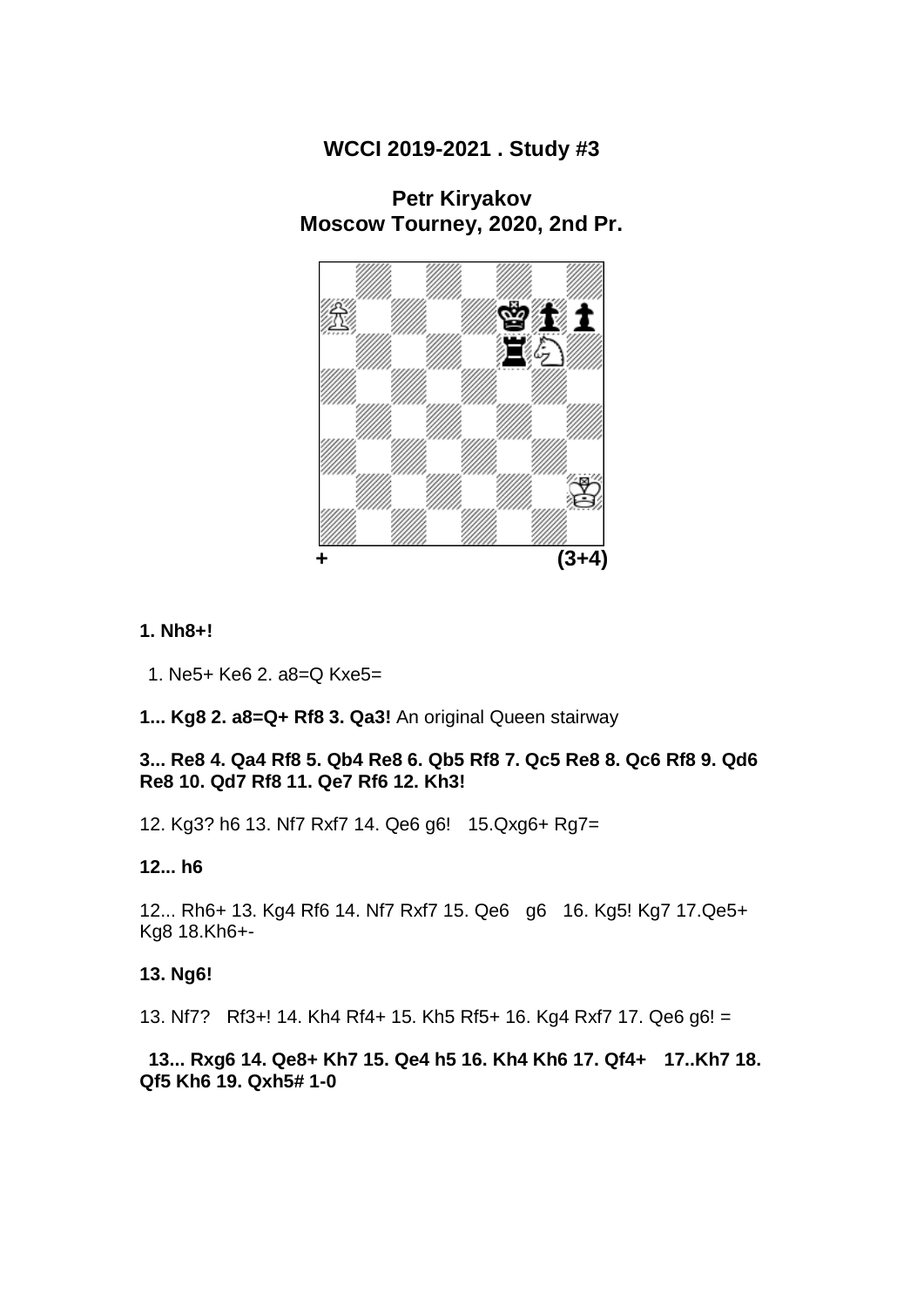## **WCCI 2019-2021 Study #4**

**Petr Kiryakov "Ceskoslovensky Sach", 2019, Sp.pr.**



**= (5+5)**

### **1. Rh2! Re2 2. Bf2!**

*2. Rh1 Rxe1! 3. Rxe1 fxg3!* (3... f2 4. Re7+ Kg8 5. Kg6 Kf8 6. Rf7+ Ke8 7. Rxf4 = fortress) *4. Re7+ Kg8 5. Kg6 Kf8 6. Rf7+ Ke8 -+*

### **2...Rxf2!**

2...  $f$ xg $3$  3. Rxh $3!$  =

### **3. Rxh3**

3. Rxf2 fxg3 -+

## **3... Rh2! 4. Rxh2 fxg3 5.Rh3!**

*5. Ra2 f2 6. Ra7+ Kg8 7. Ra8+ Kf7 8. Ra7+ Ke6* (8... Kf6? 9. g5+! Ke6 10.Ra6+ Ke5 11. Rf6 g2 12. Rxf2 = fortress) *9. Ra6+ Ke5* (9... Kd5? 10. Rf6 =) *10.Ra5+ Ke4* (10... Kf4) *11. Rf5 Ke3! -+ promoting the pawns*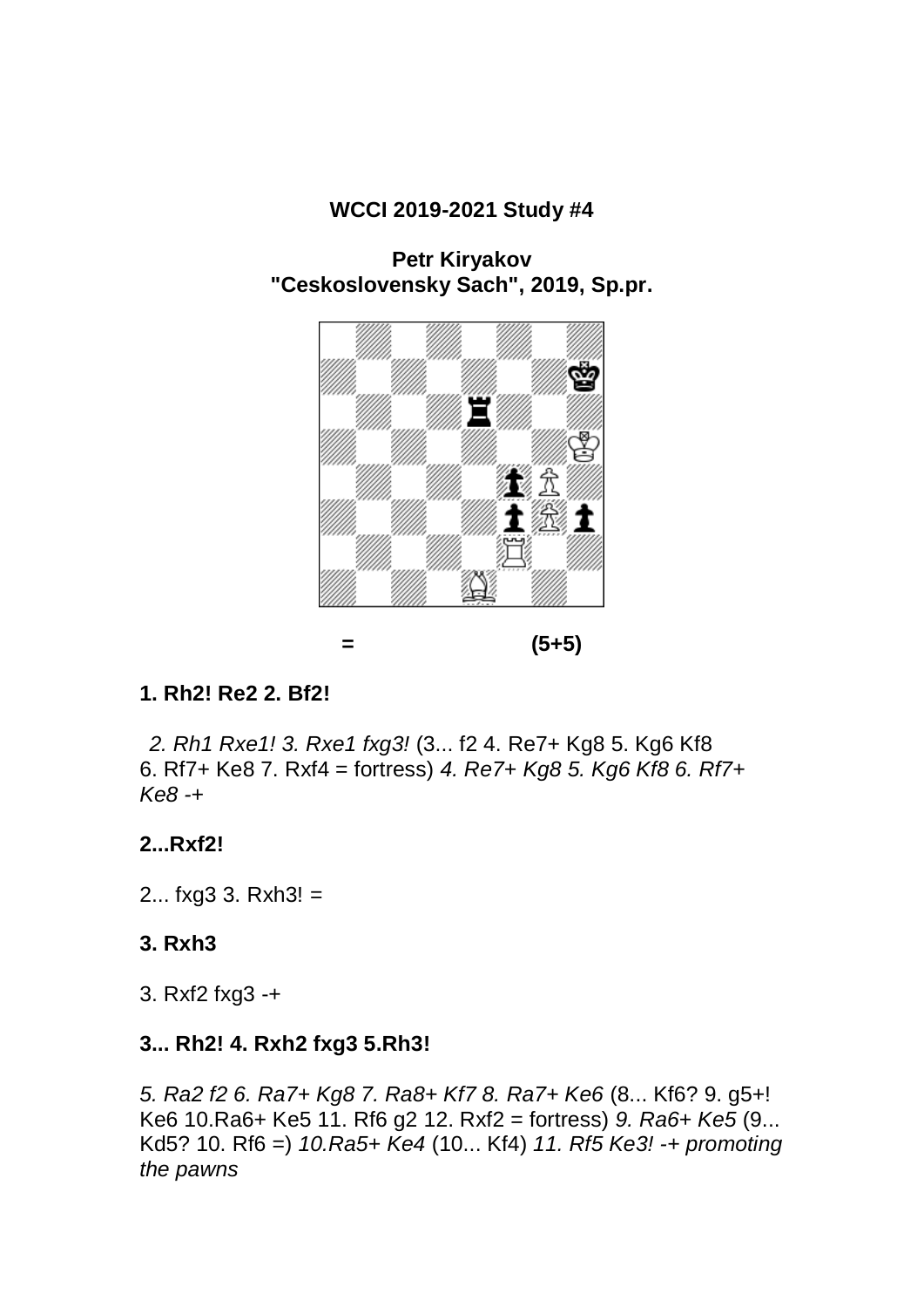# **5... g2**

5... f2 6.Kh4! f1=Q 7. Kxg3+ Battery play #1 7... Kg6 8. Rh5! = fortress

# **6. Kg5+!** Battery play #2

6. Rxf3 g1=Q 7. Rf7+ Kg8! -+  $(7...$  Kh8? 8. g5 =)

# **6... Kg7 7.Rh6!!**

Forcing the Black king to move to e-file. 7. Rxf3? g1=Q -+

# **7... g1=Q 8.Rg6+ Kf7**

8... Kh7 9. Rh6+

**9. Rf6+ Ke7 10. Rxf3 =** reaching the fortress. Black king is cut off along the f-file. White holds this position in all variants, for example:

**10... Qc1+!? 11. Kh4! Qh1+ 12. Kg3 Qe1+ 13. Kh3! (**not 13. Kg2? Qh4! -+ or 13. Rf2? Qg1+! -+ ruining the White's defence) **13... Ke8 14. Rf5! =**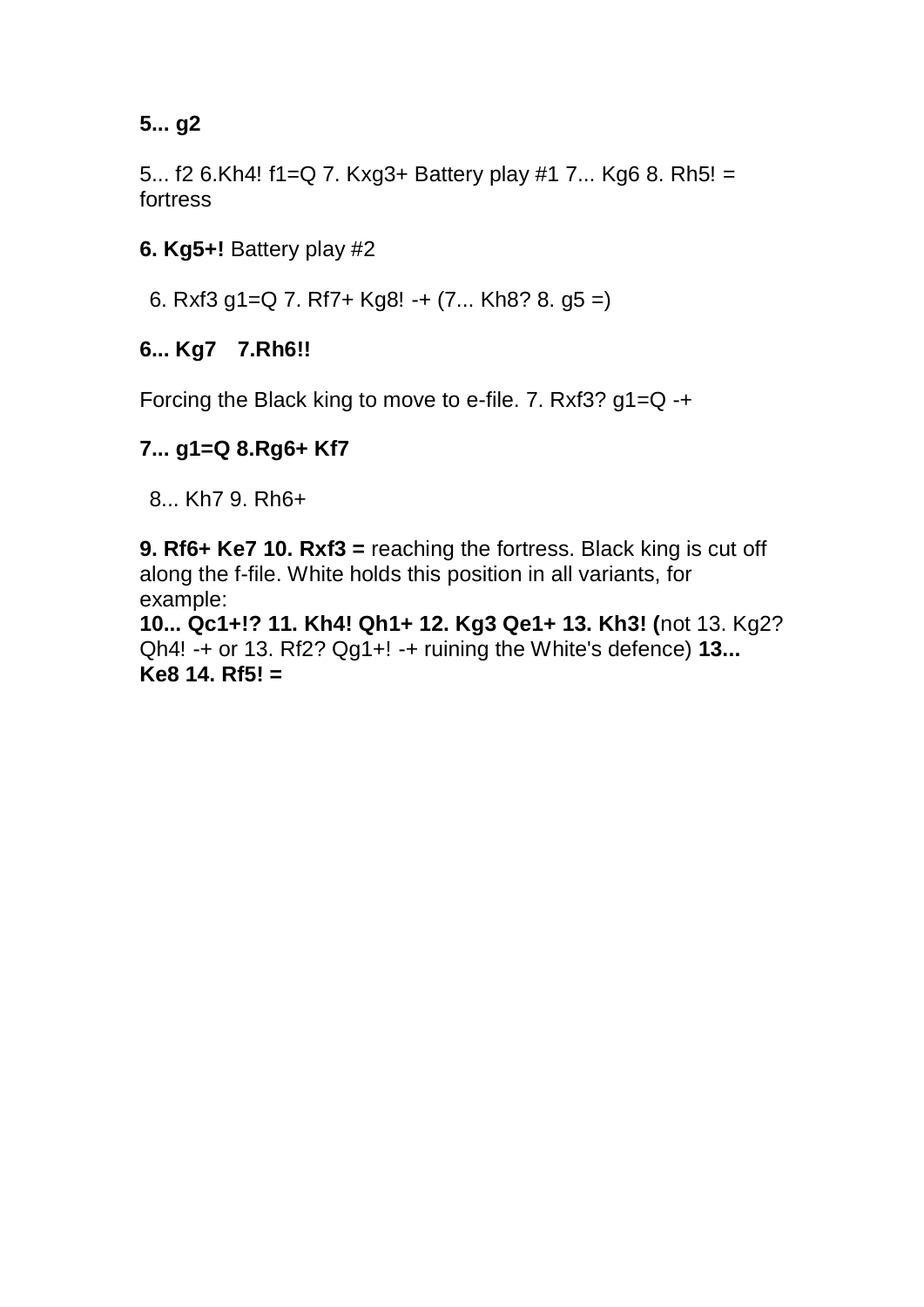## **WCCI 2019-2021 Study #5**

**Petr Kiryakov "Phenix", 2019, 2nd h.m.**



# **1. c7**

- 1. b7 Ka3 2. Kc1 Rc2+ 3. Kd1 Rxc6 4. b8=Q Rxa6 5. Kc1 Rc6+! 6. Kb1 Rc2! = switchback Rc2-c6-a6-c2
- **1... Ka3 2. c8=R!**
- 2. c8=Q Rd1+ 3. Qc1+ b2! 4. Qxd1 = stalemate

### **2... Rb2+ 3. Kc1 Rh2 4. Rc3! Rh6 5. b7 Rb6 6.Rc5!**

6. Nc5 Rxb7! 7. Nxb7 Ka2 =

### **6... Rxb7**

6... b2+ 7. Kb1 Rxb7 8. Ra5+ Kb3 9.Nc5+ Kb4 10. Nxb7 +-

## **7. Ra5!# 1-0**